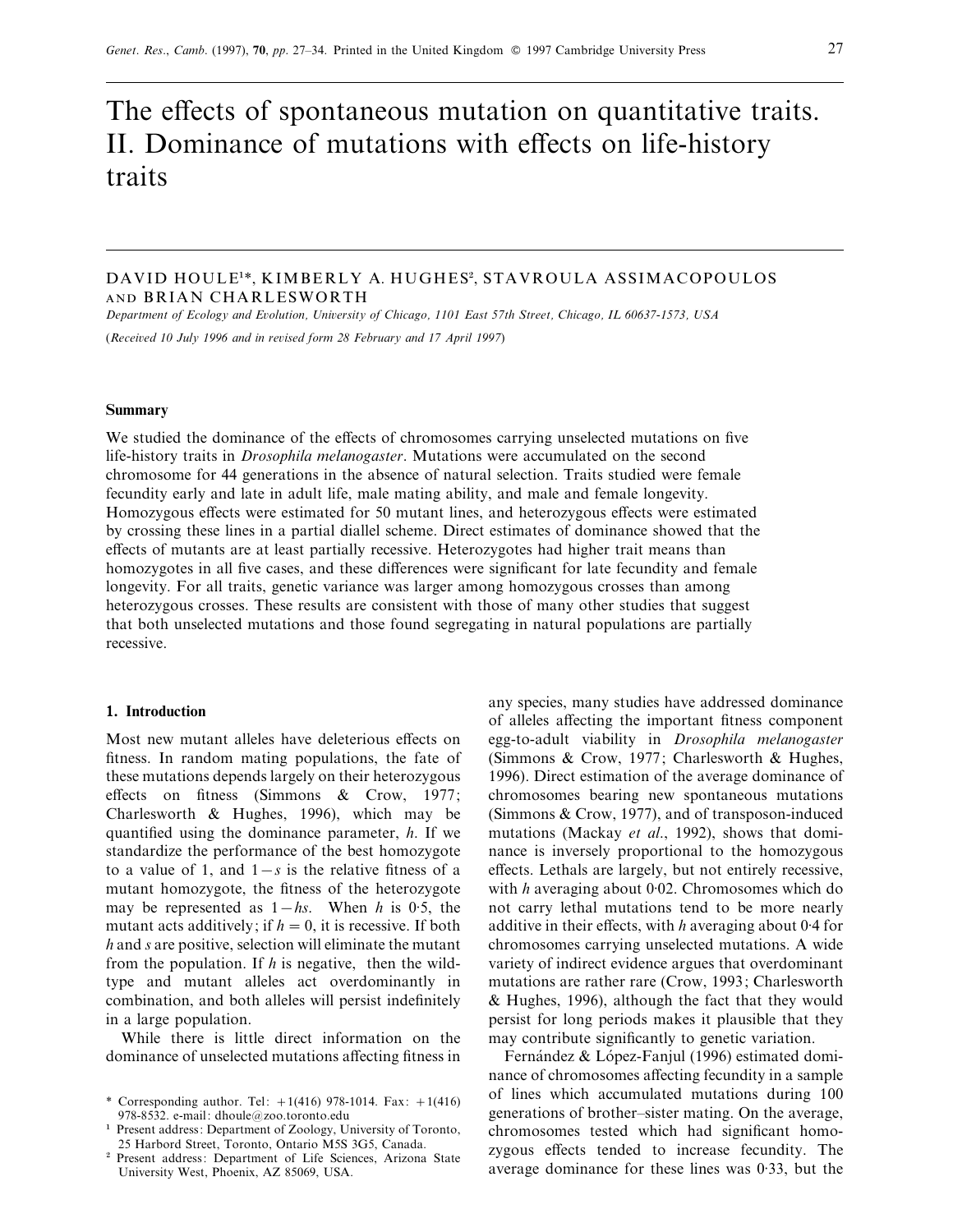variance in dominance was large, with lines showing underdominant, recessive and dominant effects. There is also a fair amount of information on the dominance of new mutations affecting morphological traits in *D*. *melanogaster* (Mackay *et al*., 1992; Santiago *et al*., 1992; López & López-Fanjul, 1993). While all these studies which have examined the effects of single lines show that on the average mutants tend to have partially recessive effects, they also show considerable variance among chromosomes in their dominance.

The estimates of dominance and average effects for egg-to-adult viability in *D*. *melanogaster* are widely used in models of the maintenance of genetic variance by mutation–selection balance (Charlesworth & Hughes, 1996). However, since viability probably explains only one-third to one-half of the variance in total fitness (Simmons & Crow, 1977; Mackay, 1986; Charlesworth & Hughes, 1996), there is substantial opportunity for variance in dominance among adult fitness components to alter the overall dominance of alleles for fitness. In this study, we examined the dominance for life-history traits other than egg-toadult viability of chromosomes carrying spontaneous mutations in *D*. *melanogaster*. We have previously shown that the mutation-accumulation (MA) lines examined in this study accumulated significant genetic variance in female fecundity and longevity of both sexes (Houle *et al*., 1994). This provides us with the opportunity to estimate the dominance for unselected mutations affecting these traits.

#### **2. Materials and methods**

## (i) *Mutation accumulation*

The base population for these experiments, IV, is descended from 21 inversion-free isofemale lines combined in 1977 (Charlesworth & Charlesworth, 1985). Mutations were accumulated on a single second chromosome extracted from this population. The extraction of this chromosome was carried out with the standard balancer combination *SM1, Cy*/*bw*<sup>*D*</sup>, in a background where the X and third chromosomes had been derived from the IV population, and the fourth chromosome was marked with the recessive eye mutation *sparkling*-*poliert* (*spapol*) (Houle *et al*., 1994). Descendant copies of the stem chromosome were independently maintained in heterozygous condition for 44 generations, by backcrossing single male  $Cy$  $+$  *spa*<sup>*pol*</sup> flies to the *SM*<sup>1</sup>,  $Cy/bw<sup>D</sup>$ ; IV *spa*<sup>*pol*</sup> stock. This results in fixation of the mutations in a single generation. Mutations should thus be fixed at very nearly the mutation rate, biased downwards only by the heterozygous effect on viability in noncompetitive conditions. Since this is, on average, probably less than the average heterozygous effect on viability in competitive conditions  $(< 1\%$ , Simmons & Crow, 1977), the discrepancy between the mutation rate and the fixation rate will be small.

Table 1. *Representatie diallel crossing scheme, for a hypothetical group of fie MA lines*

|                | Male parents |                         |      |      |      |  |  |
|----------------|--------------|-------------------------|------|------|------|--|--|
| Female parents |              |                         |      |      |      |  |  |
| 1              | A, B         | A                       |      |      |      |  |  |
| $\overline{2}$ | В            | $\mathbf{A},\mathbf{B}$ | A    |      |      |  |  |
| 3              |              | B                       | A, B | A    |      |  |  |
| $\overline{4}$ |              |                         | B    | A, B | Α    |  |  |
| 5              | в            |                         |      | B    | A, B |  |  |

The two actual diallels performed in this experiment utilized 32 and 18 lines. The letters A and B represent replicate extractions of each line. All homozygous and heterozygous crosses were made within extraction sets. The boldface crosses, all involving MA line 2, represent a group which was dropped during the jackknifing. To jackknife a parameter estimate, all the crosses made with one line were dropped, and the entire analysis performed on the reduced data set. An alternative way of designating jackknife units is represented by the underlined crosses. This jackknifing method proved too liberal in simulations discussed in the Appendix, and was not used on actual data.

Following the accumulation phase, two replicate extractions of each line were rendered homozygous using the balancer. The extractions have a co-ancestry of 0±042 for the third and fourth chromosome, and 0±021 for the X chromosome. Lines which had accumulated a lethal mutation were discarded. Following extraction, lines were maintained for four generations in vials where approximately 30–50 flies were transferred each generation, until these experiments were initiated. Since flies from replicate extractions were always reared together, the extraction effects estimated in subsequent analyses of variance also include effects of parental rearing conditions. Further details of the base population, accumulation procedure and culture conditions are given elsewhere (Houle *et al*., 1994).

#### (ii) *Crossing scheme*

We divided the extracted stocks into two groups, which we call sets, with each set containing one extraction from each line. A random sample of 50 mutation accumulation lines from generation 44 were crossed in a partial diallel scheme, as shown in Table 1. Lines were first given arbitrary consecutive numbers, then line 1 was crossed with line 2, line 2 with line 3, etc. The highest-numbered line was also crossed with line 1. Crosses were always made within the same set of extractions. In set A, females from line *j* and males from line  $j+1$  were used as parents of crosses, while in set B line *j* contributed the male parents, and line  $j+1$ the females. Simultaneously, homozygous crosses were also made with the corresponding lines, also by crossing flies from the same extraction. Two diallels were performed, 4 weeks apart, the first involving 32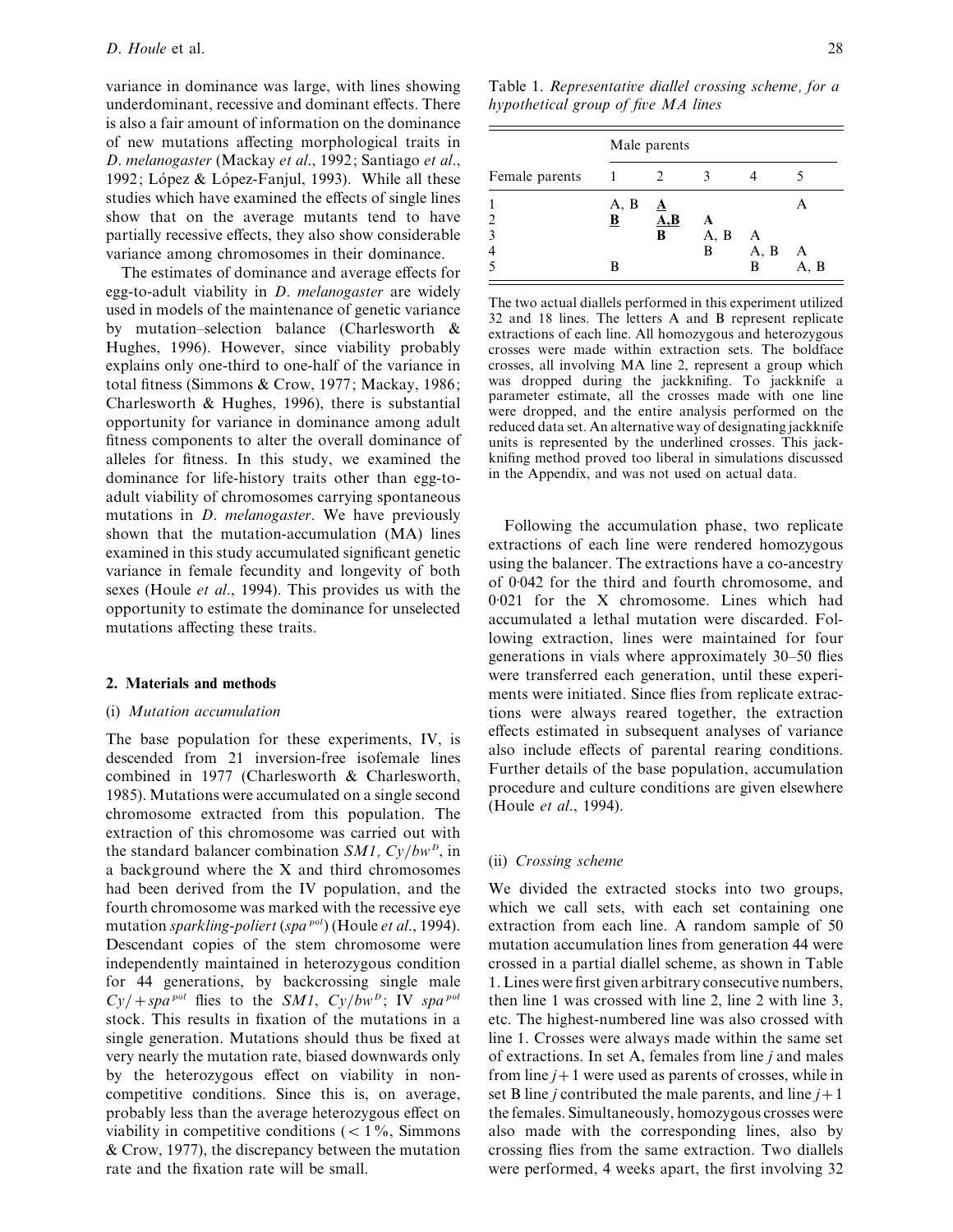lines and the second involving 18 lines. Virgin parental flies were crossed when they were between 2 and 6 days post-eclosion, and mated groups were transferred to fresh vials every 3 days to provide sufficient offspring for the phenotypic assays.

#### (iii) *Phenotypic assays*

We assayed adult longevity, female fecundity and male mating ability. These assays were carried out as previously described (Houle *et al*., 1994). The following summarizes these procedures. Vials were initiated at a constant density of 4 pairs of flies in each of the two generations prior to the experiment. Offspring were collected for the longevity assay from the first of these vials, and from the third for female fecundity and male mating ability.

Female fecundity was assayed for an individual either at adult age 5 and 6 days, or 27 and 28 days. The sum of day 5 and 6 fecundity for an individual is early fecundity, while the sum of day 27 and 28 fecundity is late fecundity. Females were all mated to males of a standard IV *spapol* stock when young, and maintained with these males throughout the assay. Eggs from the first diallel were counted by five different observers, while all eggs from diallel 2 were counted by one of these same observers. Diallel 1 counts were adjusted for counter-effects before data from the data set before analysis.

Male mating was assayed on day 3 post-eclosion. The assay consisted of placing 10 MA and 10 males marked with the X-chromosome recessive mutation *white*-*apricot* (*wa*) in vials with 10 virgin homozygous *wa*females for 2 h. The proportion of mated females which produced wild-type offspring was used as a measure of competitive mating ability.

Longevity of male and female flies was assayed in single-sex groups of 20 virgin flies. Once a week, flies were anaesthetized, and the surviving MA flies counted. Dead flies were replaced with virgin *wa* flies to maintain the density of flies at a nearly constant level. The mean survival time of MA flies was used as the index of longevity.

### (iv) *Analyses*

Two early fecundity vials and one late fecundity vial were discarded as outliers using Grubb's test (Sokal & Rohlf, 1981). Dominance was estimated as the regression of the outbred phenotype on the sum of the phenotypes of the two corresponding homozygous parental genotypes. This regression was estimated as the ratio of the covariance component between the sum of the two corresponding parental inbred lines and their heterozygous offspring, and the variance of the sum of the parental inbred lines (Mukai & Yamazaki, 1968; Mukai *et al*., 1972). This estimator results in a weighted average dominance, with the weights consisting of the homozygous genetic effect of each line. It will be unbiased assuming that there is no covariance between the homozygous effect of a chromosome and its average dominance (Mukai & Yamazaki, 1968), and results in estimates biased downwards if, as seems likely, there is a negative covariance between *h* and *s*.

Two factors complicate the analyses. First, due to the partial diallel crossing scheme, outbred genotypes were not independent in this experiment. Second, the variance of our estimator of dominance is unclear, as it is the ratio of two variance components. The second problem is amenable to a resampling approach. However, due to the non-independence of heterozygous genotypes in diallel crosses bootstrapping cannot be performed. Resampling would have to be done at the level of lines, and this would require data for crosses which have not been performed. The jackknife method (Sokal & Rohlf, 1981) was therefore adopted to generate estimates of standard errors of inbreeding depression, genetic variance and dominance. To validate this approach, we performed simulations of the experiment and analysis using S-Plus (MathSoft, 1995). These results are shown in the Appendix. On the basis of these results, we chose to jackknife by sequentially removing each homozygous MA line and all the crosses made with it, as shown in Table 1. The simulations suggest that this jackknife method is likely to give accurate to conservative estimates of parameter standard errors, depending on the behaviour of the real parameters.

Estimates of inbreeding depression were calculated from least squares means for inbred and outbred genotypes calculated in the SAS program GLM (SAS Institute, 1990). Variance components were estimated by the MIVQUE0 method in the SAS program Varcomp (SAS Institute, 1990). Covariances were obtained from the variances of the appropriate phenotypic sums. In each analysis, genotypes were nested within diallels, as each genotype only appeared within one diallel.

#### **3. Results**

The means and variances for each trait by diallel, and an overall estimate of inbreeding depression are given in Table 2. The results of conventional analyses of variance are summarized in Table 3, and the jackknifed genetic variance components are summarized in Table 4.

For early fecundity there is significant variance among inbred genotypes (see Tables 3 and 4). The difference between homozygous and heterozygous genotypes, especially in diallel 2, is suggestive of heterosis, but is not statistically significant. For late fecundity, heterozygous genotypes had significantly higher fecundities than homozygotes, although the effect of genotype is not significant within either the homozygous or the heterozygous lines alone. For male longevity, there is no evidence for any genotypic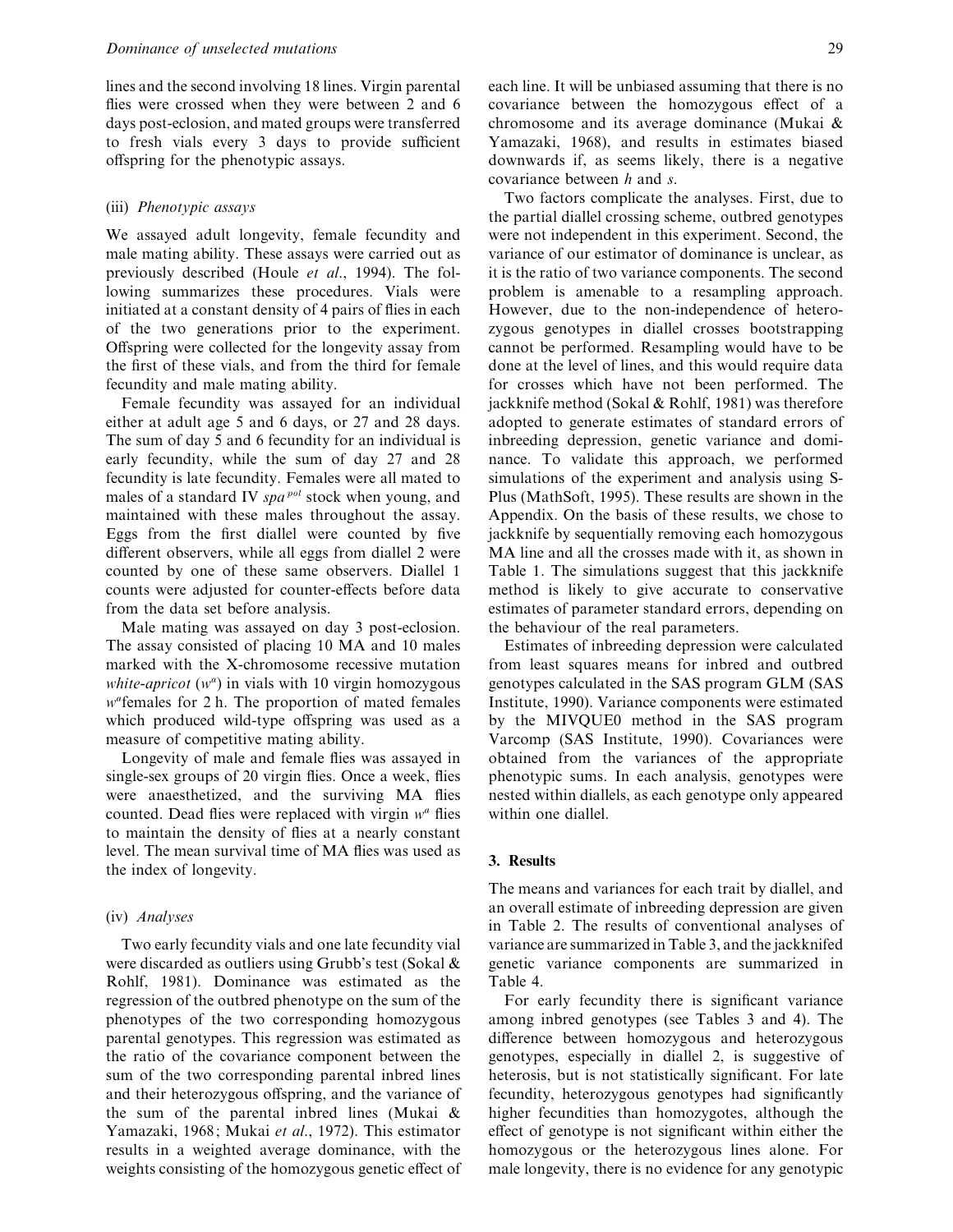Table 2. *Means* (*X*), *sample sizes N and standard deiations by diallel for homozygotes and heterozygotes*. *The last three columns show the difference between the heterozygous and homozygous population means*, *along with the probability alue for an ANOVA testing for a difference between them*, *and a standardized estimate of inbreeding depression,*  $\delta = (1 - \overline{X}_I / \overline{X}_0)$ 

|                     | Diallel        |                | Homozygotes      |           |                             | Heterozygotes    |           |                                       | Inbreeding depression |          |  |
|---------------------|----------------|----------------|------------------|-----------|-----------------------------|------------------|-----------|---------------------------------------|-----------------------|----------|--|
| Phenotype           |                | $\overline{X}$ | $\boldsymbol{N}$ | <b>SD</b> | $\overline{X}_{\mathrm{o}}$ | $\boldsymbol{N}$ | <b>SD</b> | $\overline{X}_{0} - \overline{X}_{1}$ | $\boldsymbol{P}$      | $\delta$ |  |
| Early fecundity     |                | $89-4$         | 609              | 22.179    | $90-4$                      | 600              | 22.894    | 4.09                                  | 0.15                  | 0.045    |  |
|                     | ↑<br>∠         | $82 - 1$       | 334              | 24.947    | 89.9                        | 348              | 19.388    |                                       |                       |          |  |
| Late fecundity      |                | 46.1           | 592              | 20.168    | 53.2                        | 556              | 18.453    | 5.20                                  | 0.003                 | 0.105    |  |
|                     | ↑              | 42.2           | 302              | 16.983    | 45.5                        | 314              | 16.177    |                                       |                       |          |  |
| Male longevity      |                | 32.5           | 64               | 4.753     | 32.5                        | 64               | 3.958     | 0.02                                  | 0.98                  | 0.001    |  |
|                     | ↑              | 29.5           | 36               | 4.567     | 29.5                        | 36               | 3.754     |                                       |                       |          |  |
| Female longevity    |                | $55-1$         | 64               | 7.524     | 57.0                        | 63               | 5.060     | 2.00                                  | 0.03                  | 0.037    |  |
|                     | $\overline{2}$ | 48.7           | 36               | 6.702     | $50-9$                      | 35               | 4.981     |                                       |                       |          |  |
| Male mating ability |                | 0.712          | 59               | 0.144     | 0.772                       | 63               | 0.130     | 0.025                                 | 0.42                  | 0.035    |  |
|                     | $\overline{c}$ | 0.689          | 29               | 0.184     | 0.672                       | 33               | 0.172     |                                       |                       |          |  |

Inbreeding depression was tested as the *P* value for the effect of cross status, in a model including diallel as a main effect, and with genotype as a random effect nested within diallel by cross status.

|                    |      | Homozygotes |                  |      | Heterozygotes |                  |
|--------------------|------|-------------|------------------|------|---------------|------------------|
|                    | d.f. | <b>MS</b>   | $\boldsymbol{P}$ | d.f. | MS            | $\boldsymbol{P}$ |
| Early fecundity    |      |             |                  |      |               |                  |
| Diallel            | 1    | 11254.9     | $\ast$           | 1    | $300 - 8$     |                  |
| Line               | 48   | 2750.3      | $\ast$ $\ast$    | 48   | 15330         |                  |
| Extraction/rearing | 49   | 1225.6      | ****             | 48   | 1724.6        | ****             |
| Error              | 844  | 377.6       |                  | 850  | 347.9         |                  |
| Late fecundity     |      |             |                  |      |               |                  |
| Diallel            | 1    | 2851.6      |                  | 1    | 10677.8       | ***              |
| Line               | 48   | $1155-2$    |                  | 48   | 708.9         |                  |
| Extraction/rearing | 48   | $837 - 8$   | ****             | 45   | 703.0         | ****             |
| Error              | 796  | $288 - 1$   |                  | 850  | 265.0         |                  |
| Male longevity     |      |             |                  |      |               |                  |
| Diallel            | 1    | $207-43$    | $**$             | 1    | 201.63        | ***              |
| Line               | 48   | 23.11       |                  | 48   | 13.18         |                  |
| Error              | 50   | 20.88       |                  | 50   | 16.93         |                  |
| Female longevity   |      |             |                  |      |               |                  |
| Diallel            | 1    | 957.11      | ***              | 1    | 802.55        | ***              |
| Line               | 48   | 64.09       | t                | 48   | 23.15         |                  |
| Error              | 50   | 41.26       |                  | 48   | $27-49$       |                  |
| Male longevity     |      |             |                  |      |               |                  |
| Diallel            | 1    | 0.2714      |                  | 1    | 1.7709        | $***$            |
| Line               | 47   | 0.2274      |                  | 48   | 0.1933        |                  |
| Error              | 39   | 0.1992      |                  | 46   | 0.1878        |                  |

Table 3. *Analyses of ariance for life-history traits*

MS is type III mean square from SAS Proc GLM. In all cases, the analysis was a nested ANOVA, with lines nested in diallels, and extractions within lines. Proc GLM constructs a synthetic denominator mean square for testing purposes, which is not shown. In all cases, the appropriate mean square in the table was close to the synthetic value. For longevity and male mating ability, only a single group of flies was studied for each extraction, so the error term includes extraction/rearing effects.  $\dagger 0.05 < P < 0.1$ ;  $\ast P < 0.05$ ;  $\ast \ast P < 0.01$ ;  $\ast \ast \ast P < 0.001$ ;  $\ast \ast \ast P < 0.0001$ .

differences at all. For females, heterozygous flies lived significantly longer than homozygotes, while the genetic variance within homozygotes was nearly significant. For male mating, there is also no evidence for a difference between homozygotes and heterozygotes, or of genetic variance. Despite the lack of significant variance for most traits, the homozygous variances from this experiment are all within the 95% confidence limits of estimates from a larger, previous set of experiments (Houle *et al*., 1994).

Examining the overall pattern of results, the difference between heterozygotes and homozygotes is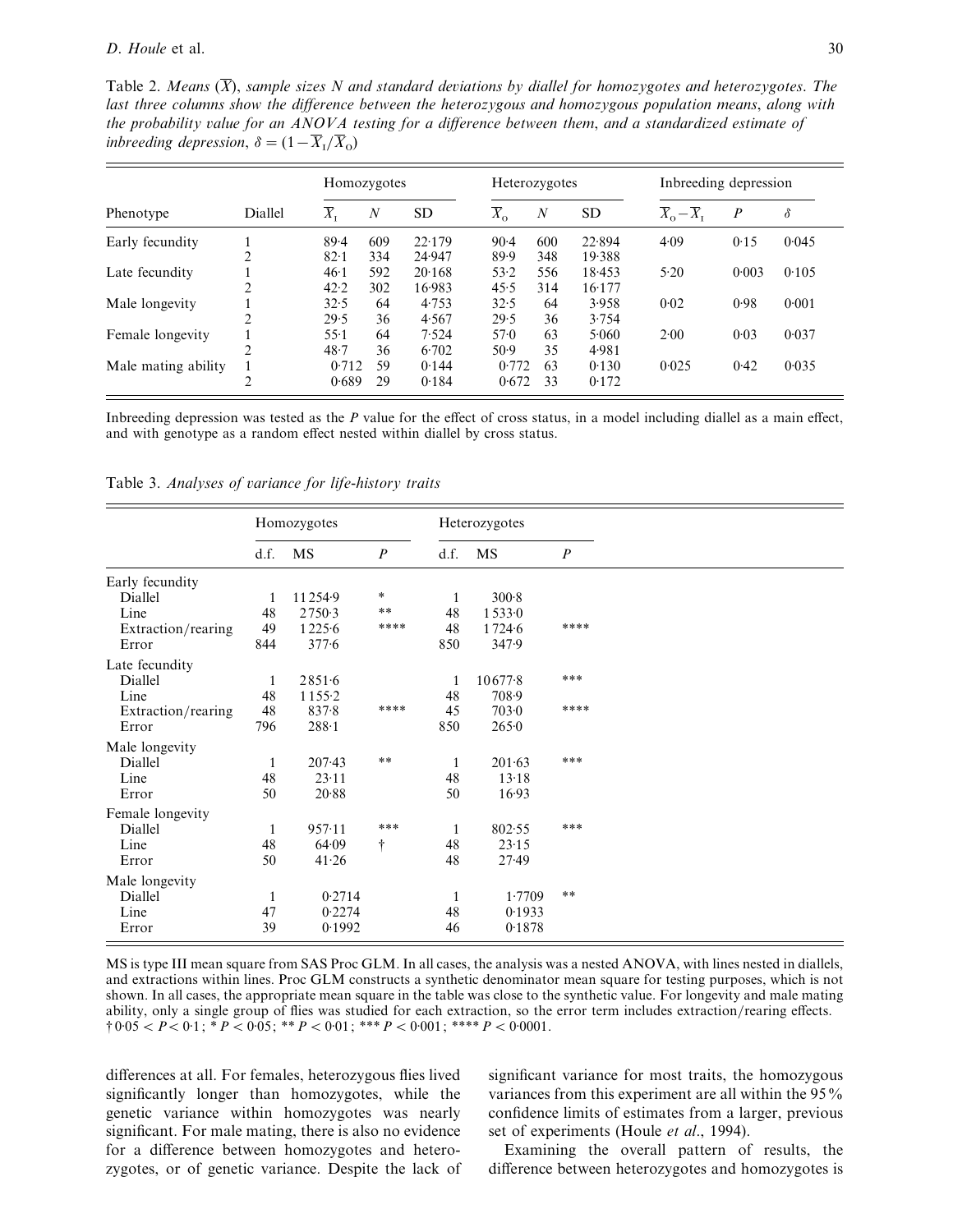Table 4. *Genetic variance*  $(V<sub>G</sub>)$  *among genotypes, and genetic coefficients of variation*  $(CV_{\text{G}} = 100\sqrt{V_{\text{G}}}/M$ , where M is the trait least-squares *mean*). Variance estimates were obtained by jackknifing values estimated *with the MIVQUE0 method in SAS*

|                     | Among homozygotes |       |          | Among heterozygotes |      |               |  |
|---------------------|-------------------|-------|----------|---------------------|------|---------------|--|
|                     | $V_{\rm G}$       |       | $CV_{G}$ | $V_{\rm_G}$         |      | $CV_{\alpha}$ |  |
| Early fecundity     | 84.36             | 0.002 | $10-70$  | $-12.57$            | 0.61 | $\Omega$      |  |
| Late fecundity      | 16.42             | 0.25  | 9.14     | 0.68                | 0.48 | 0.91          |  |
| Male longevity      | 1.15              | 0.34  | 3.46     | $-1.90$             | 0.81 | $\Omega$      |  |
| Female longevity    | 11.33             | 0.11  | 6.48     | $-4.73$             | 0.81 | $\Omega$      |  |
| Male mating ability | 0.0037            | 0.22  | 8.82     | 0.0014              | 0.37 | 5.24          |  |

Table 5. *Jackknifed estimates of the weighted aerage dominance of alleles*

|                                         |         | $95\%$ confidence<br>limit |       |      |
|-----------------------------------------|---------|----------------------------|-------|------|
|                                         | h       | Lower                      | Upper | d.f. |
| Early fecundity                         | $-0.03$ | $-0.35$                    | 0.29  | 49   |
| Late fecundity                          | 0.12    | $-0.52$                    | 0.76  | 47   |
| Male longevity                          | 0.37    | $-0.82$                    | 1.56  | 49   |
| Female longevity                        | 0.26    | $-0.10$                    | 0.62  | 49   |
| Male mating ability                     | $-0.07$ | $-1.42$                    | 1.28  | 45   |
| Weighted mean <sup><math>a</math></sup> | 0.12    | $-0.17$                    | 0.41  |      |

*a*Weighted by the inverse of the jacknife standard error.

always positive, significantly so in two cases. The mean inbreeding depression,  $\delta$ , is 0.045 over all traits. This suggests that there is heterosis for life-history traits on crossing MA lines. For all five traits, the homozygote genetic variance is higher than the heterozygote variance, and usually this difference is very large. Both these patterns suggest that mutant effects are at least partially recessive.

Estimates of the weighted average dominance of the mutation-accumulation chromosomes (Mukai *et al*., 1972) are shown in Table 5, along with jackknife confidence limits for these estimates. Overall the results suggest partial recessivity of chromosomal effects. For early fecundity, dominance is significantly less than 0.5. For male mating and male longevity the estimates for the variance of the sum of parental lines are small and near 0, so the dominance values, which use this parental variance in the denominator, have high variance. Assuming that the dominance of mutations is the same for all traits, we calculated the mean dominance, weighted by the inverse of the jackknifed standard errors. This combined estimate of 0.12 suggests that most chromosomes are partially recessive, and the confidence limits rule out additive effects  $(h = 0.5)$ . While our estimates never rule out some level of overdominance  $(h < 0)$ , the lack of previous evidence for overdominance (see Section 1) makes it unlikely that the true mean dominance is in this range.

#### **4. Discussion**

Our main result is that chromosomes carrying unselected mutations are at least partially recessive in their effects on a suite of life-history traits. Both the average dominance estimate over all traits, and the dominance for early fecundity, are significantly less than the additive value. Our conclusions on dominance are supported both by the tendency for heterozygotes to outperform homozygotes and by the higher genetic variance among homozygotes than heterozygotes.

Previous studies of egg-to-adult viability have estimated that chromosomes carrying new spontaneous or induced mutations with small homozygous effects are partially recessive on average (Simmons & Crow, 1977; Charlesworth & Hughes, 1996). The largest experiments on spontaneous mutations suggest that when lines with large effects are excluded from the analysis, the average dominance is about 0.4 (Mukai & Yamazaki, 1968; Ohnishi, 1977). Our dominance estimates may be somewhat lower because we have not eliminated lines with larger, but nonlethal, homozygous effects, as was done in these studies.

While our direct estimates of dominance reflect solely the impact of unselected mutations, the differences in mean and variance between homozygote and heterozygote populations cannot be unambiguously attributed to new mutations. The homozygous crosses were performed within extractions, where the background on the X, third and fourth chromosomes was somewhat inbred. Extractions were initiated with a single MA male crossed with three virgin balancer females, followed by crossing of approximately 3 male and 3 female offspring. Approximately 6 homozygous wild-type flies were used to initiate the homozygous lines. The autosomal coancestry value immediately following these crosses is approximately  $1/4$ , and the X co-ancestry is slightly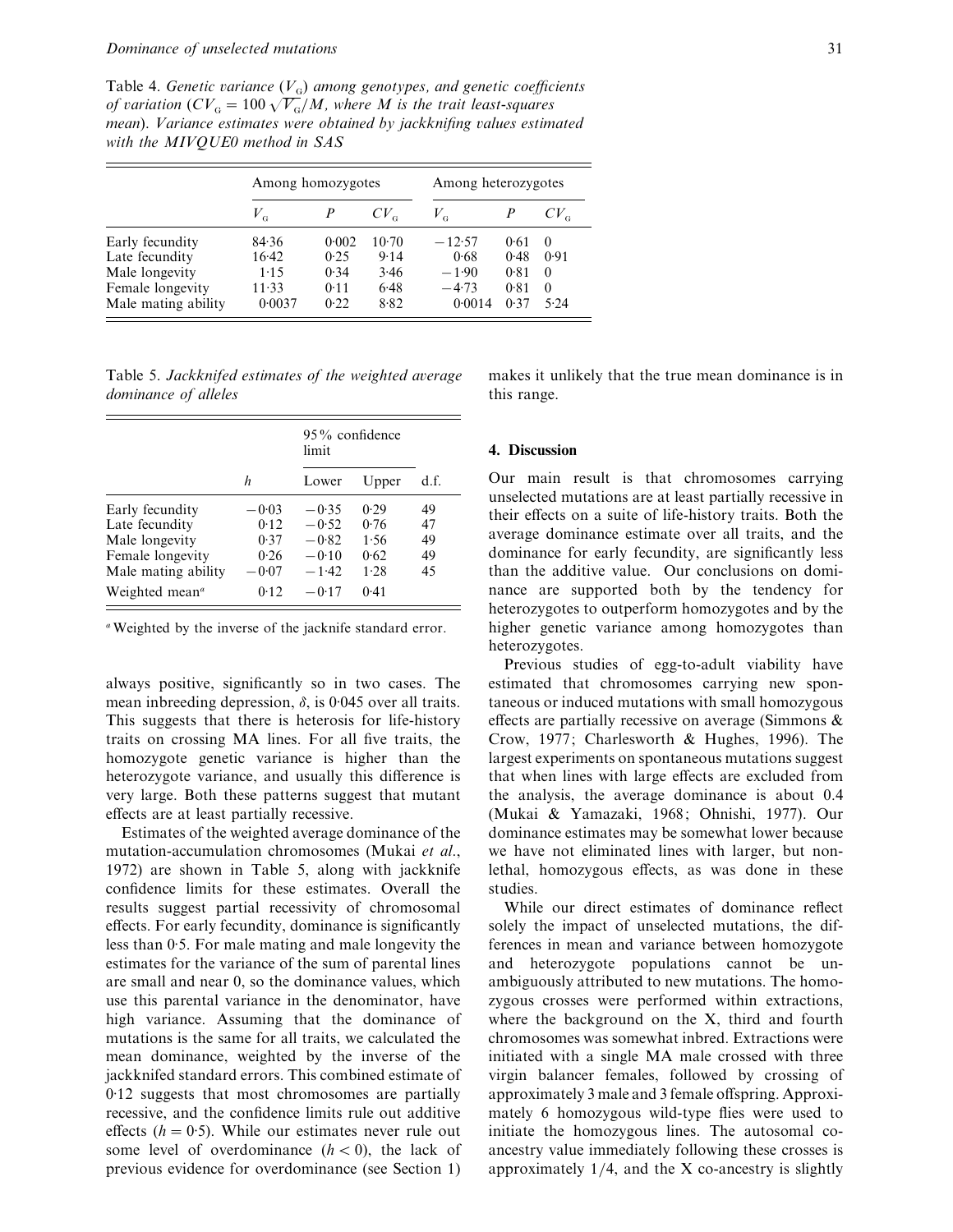higher. On the other hand, our heterozygous crosses necessarily restored heterozygosity in the background as well as the second chromosome. Thus it is possible that the observed heterosis is at least partly due to genetic background. It is important to note that our direct estimates of dominance are not affected by this problem, as these depend only on the genetic variances and covariances.

Despite this, we feel that it is reasonable to suppose that the differences among the homozygous and heterozygous populations mainly reflect the impact of new mutations on the second chromosome. First, we have previously demonstrated significant mutational variance among a subset of these lines for the longevity and fecundity traits (Houle *et al*., 1994). The estimates of homozygous variances here are all within the confidence limits of these older estimates, although most of our new estimates are not significantly different from 0. Therefore, mutations affecting most of these traits were present in this sample of second chromosomes. Second, following the initial crosses, natural selection would reduce the overall co-ancestry of chromosome segments carrying deleterious alleles, as the frequency of these chromosome segments is reduced. There was substantial scope for this reduction in homozygosity, as each extraction was initiated with eight unrelated copies of the third and fourth chromosome, and seven of the X, assuming that all three of the initial females produced offspring. Third, the balancer stock used to extract the MA chromosomes was bottlenecked several times prior to being used to extract these chromosomes, so it probably did not have levels of background variance as high as those in a typical outbred population (Houle *et al*., 1994).

Regardless of the source of the heterosis we observe, our results do help to extend the range of traits for which inbreeding depression has been observed in *Drosophila melanogaster*. Previous studies have tended to focus either on egg-to-adult viability, or on measures of 'total' fitness (Simmons & Crow, 1977; Charlesworth & Charlesworth, 1987). It is clear from studies of total fitness that viability accounts for perhaps only one-third of the total inbreeding depression, and thus that other fitness components must play a major role (Charlesworth & Hughes, 1996). Hughes (1995) has recently summarized data showing that a substantial part of this additional inbreeding depression is due to male traits, including mating ability and male longevity. We have confirmed for the first time that inbreeding depression extends to female longevity. A small number of studies have previously shown inbreeding depression for female fecundity (Simmons & Crow, 1977), consistent with our results.

## **Appendix. Simulation of jackknifed dominance estimates**

To validate our use of jackknife standard errors, we performed a series of simulations of the accumulation process and estimation procedure. We simulated experiments using 20 MA chromosomes. Each chromosome was assigned a mutation number from a Poisson distribution with mean 5. Each mutation was assumed to decrease the phenotype by 2% in the homozygous condition. The dominance of each chromosome was drawn from a normal distribution with mean *h* and standard deviation  $\sigma_h$ . Phenotypes were then generated by adding a random normal deviate with standard deviation  $\sigma_{\rm E}$  to the expected phenotype. Chromosomes were crossed in the same partial diallel scheme as used in the experimental study: every chromosome was studied in the homozygous condition, and in crosses with two other chromosomes. Each homozygous and heterozygous cross was represented by two replicate phenotypic values. The range of  $\sigma_E$  values simulated spans a range of cases with high to rather low power to estimate *h*.

In Table A 1 we show the results of some analyses of these simulated data. We studied average dominance values of  $0$ ,  $0.2$  and  $0.4$ ; however, only those for  $h = 0.2$  are shown in Table A 1. For all parameter combinations, the regression technique estimated *h* without bias, with the mean estimate over replicates always closely approximating the true value (results not shown). The column labelled  $\sigma_{\hat{h}}$  presents the standard deviation of estimates of *h* over replicate simulations.

Table A 1. *Results of jackknife analyses of 200 sets of simulated diallel data*

| $\sigma_{\scriptscriptstyle h}$ | $\sigma_{\textrm{\tiny E}}$ | J.M.           | $\overline{h}_i$ | $\sigma_{\hat{n}}$ | $\sigma_{\scriptscriptstyle h_i}$ | $\overline{S.E.},$ | Type I<br>error rate |
|---------------------------------|-----------------------------|----------------|------------------|--------------------|-----------------------------------|--------------------|----------------------|
| 0.00                            | 0.33                        | 1              | 0.200            | 0.010              | 0.015                             | 0.016              | 0.020                |
|                                 |                             | 2              | 0.199            | 0.010              | 0.010                             | 0.010              | 0.080                |
|                                 | 1.00                        | 1              | 0.196            | 0.031              | 0.034                             | 0.048              | 0.015                |
|                                 |                             | $\overline{2}$ | 0.198            | 0.031              | 0.031                             | 0.032              | 0.060                |
|                                 | 3.00                        | $\mathbf{1}$   | 0.268            | 0.183              | 0.283                             | 0.320              | 0.005                |
|                                 |                             | $\overline{2}$ | 0.105            | 0.183              | 1.445                             | 0.260              | 0.060                |
| 0.03                            | 0.33                        | $\mathbf{1}$   | 0.198            | 0.028              | 0.032                             | 0.037              | 0.025                |
|                                 |                             | $\overline{2}$ | 0.199            | 0.028              | 0.028                             | 0.022              | 0.095                |
|                                 | 1.00                        | $\mathbf{1}$   | 0.199            | 0.039              | 0.045                             | 0.060              | 0.015                |
|                                 |                             | 2              | 0.198            | 0.039              | 0.040                             | 0.038              | 0.070                |
|                                 | 3.00                        | $\mathbf{1}$   | 0.068            | 0.376              | 8.341                             | 0.893              | 0.010                |
|                                 |                             | 2              | 0.429            | 0.376              | 8.161                             | 0.578              | 0.035                |
| 0.10                            | 0.33                        | $\mathbf{1}$   | 0.198            | 0.090              | 0.103                             | 0.110              | 0.035                |
|                                 |                             | 2              | 0.198            | 0.090              | 0.091                             | 0.063              | 0.130                |
|                                 | 1.00                        | 1              | 0.195            | 0.093              | 0.106                             | 0.123              | 0.030                |
|                                 |                             | 2              | 0.196            | 0.093              | 0.094                             | 0.072              | 0.115                |
|                                 | 3.00                        | $\mathbf{1}$   | 0.295            | 0.201              | 1.595                             | 0.377              | 0.000                |
|                                 |                             | $\overline{2}$ | 0.082            | 0.201              | 1.773                             | 0.308              | 0.030                |

J.M. is the jackknife method used. See text for explanation of other symbols.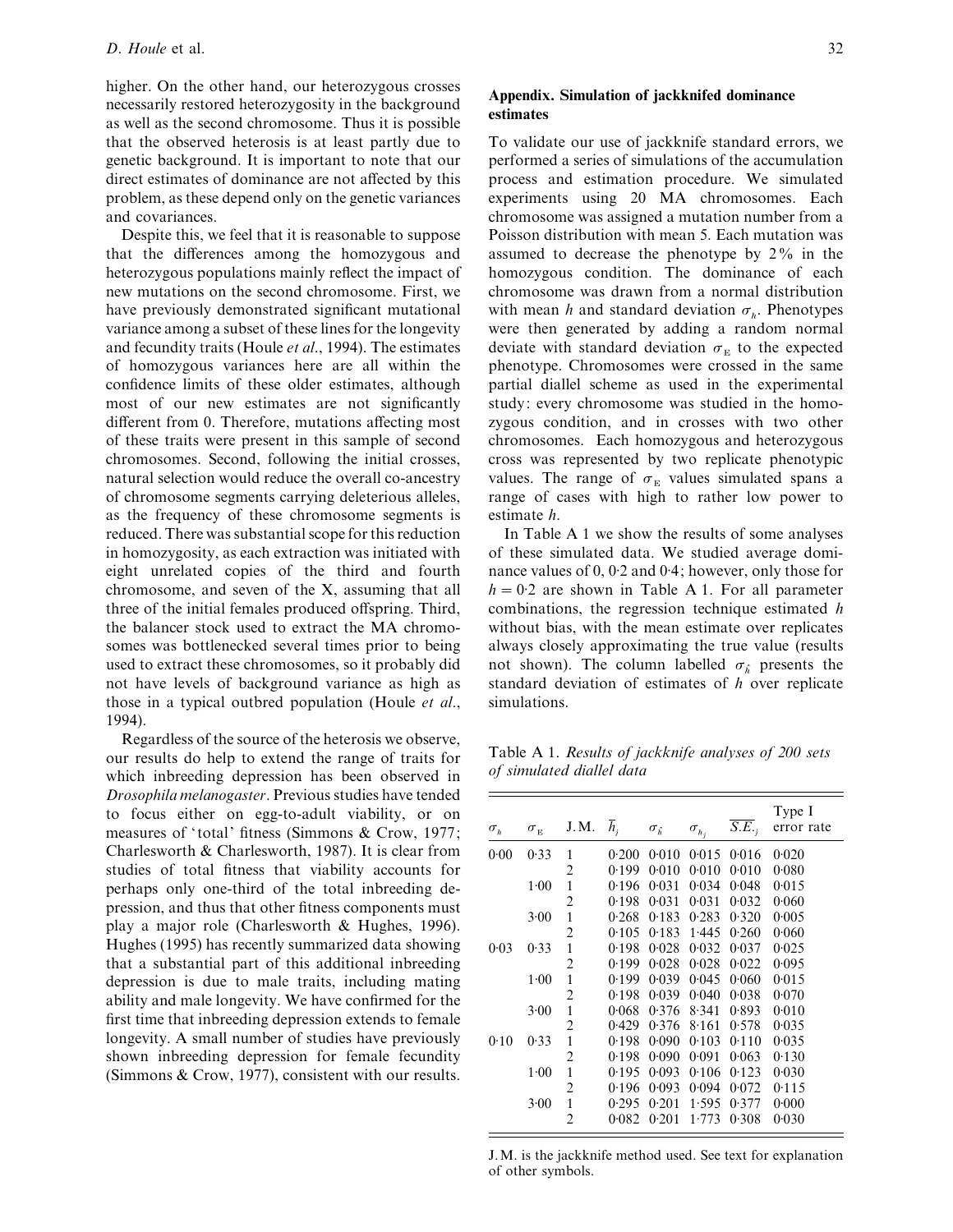In jackknifing (Sokal & Rohlf, 1981), one divides the data set into *n* (usually independent) sets of data. Each set consisting of  $1/n$  of the data is then dropped, in turn, from the data set, and the remaining data analysed in its absence. The variation in estimates obtained from these reanalyses is then used to construct an estimate of the standard error of the parameter of interest. As indicated in the text, the non-independence of the data in this case suggest the desirability of comparing estimates of jackknife standard errors with the actual standard error of the estimating process. An additional issue is how to delineate the jackknife sets. Two methods were examined in these simulations, and are shown in Table 1. In method 1, the jackknife unit was the MA line, and both the crosses performed with this line. A unit of this type is shown in Table 1 as the bold-faced crosses. In method 2, the jackknife unit was the MA line, and only one of the two crosses performed with this line. A unit of this type is shown in Table 1 as the underlined crosses. Method 1 is expected to be more appropriate if the variance in dominance among chromosomes is a major source of estimation error. On the other hand, this method removes more than 1}*n*th of the data at a time. It may result in standard error estimates which are too large. Method 2 does remove  $1/nth$  of the data in each set, but does not eliminate all the data involving an MA line. Both methods inevitably leave the jackknifed data sets less balanced than the original one.

Table A 1 gives the mean of the jackknifed dominance estimates,  $\overline{h}_j$ , the standard deviation of the jackknifed estimates  $\sigma_{h_j}$ , and the mean jackknife standard error over simulations, *S*.*E*. *j* . Of these standard errors,  $\sigma_{\hat{h}}$  is the underlying quantity we would like to estimate. In comparison with this,  $\sigma_{h_j}$  indicates the amount of additional error which is introduced by using the jackknife technique.  $\overline{S.E_{ij}}$  is the only measure of error which can be estimated from a real experiment. In addition, we would like to know the realized type I error rate associated with using *S*.*E*. *j* . This is indicated in the last column as the number of cases where the realized average dominance (which is not exactly *h* in cases where  $\sigma_h > 0$ ), falls outside the 95% confidence limits,  $h_j \pm t_{0.05[n-1]} \times S.E.,$ The expected value of *h* did not affect these error rates, so only results for  $h = 0.2$  are presented.

When the error variance is less than the maximum value in these simulations, the jackknife methods perform quite well. The mean estimate is always close to the true value, with no indication of bias, and the standard deviation of jackknifed estimates is only slightly higher than the standard deviation of unjackknifed estimates. However, with the largest amount of error variance, both the mean estimate and the variation over simulations behave poorly. Examination of the results of each simulation reveals that this behaviour is due to a small number of cases where the jackknifed estimates are wildly inaccurate. These are cases where the homozygous line variance is quite small, leading to estimates of *h* with very large absolute values, which are very unstable upon jackknifing. For example, for the parameter combination  $\sigma_h = 0$ ,  $\sigma_E = 3$ , examination of the raw results shows that two of the 200 cases were outliers. The most extreme of these data sets yielded dominance estimates of 2.1, 18 and  $-20$  for the unjackknifed, method 1 and method 2 estimates respectively. Dropping these two pathological cases results in estimates of  $\overline{h}_j = 0.17$ ,  $\sigma_h = 0.12$ ,  $\sigma_{h_j} = 0.12$  and  $\overline{S.E}_{i,j} = 0.19$ . for jackknife method 1. Similar results are obtained by dropping the small number of pathological estimates for other cases where  $\sigma_{\rm E} = 3$ .

The results for  $\overline{S.E.}$ , suggest that jackknife method 2 is too liberal in conditions where variation in *h* among chromosomes is a relatively large source of variance. This is most evident when  $\sigma_E$  is small, and  $\mu_h$  is large. This is also reflected in the type I error rates. In the cases where  $\sigma_E$  is small, and  $\sigma_h$  is large, method 1 is close to the desired 5% error rate, while method 2 gives rejection rates as high as 13%. Interestingly, the small number of pathological estimates never lead to type I errors, as the standard errors for these cases are always very large. In cases where  $\sigma_{\rm E}$  is large and  $\sigma_h$  is small, method 1 becomes too conservative and method 2 performs well. Since we do not know the true value of  $\sigma_h$ , and it may be large (see Section 1), we chose jackknife method 1 as the more appropriate.

We are grateful to two anonymous reviewers and T.F.C. Mackay for their helpful comments on the manuscript. We thank E. Han and A. Pringle for assistance in performing this experiment. This work was supported by National Institutes of Health grant AG07748 to B.C. Preparation of the manuscript was supported by NSERC Canada.

#### **References**

- Charlesworth, B. & Charlesworth, D. (1985). Genetic variation in recombination in *Drosophila*. I. Responses to selection and preliminary genetic analysis. Heredity **54**, 71–83.
- Charlesworth, B. & Hughes, K. A. (1996). The quantitative genetics of life history traits. In *Eolutionary Genetics from Molecules to Morphology* (ed. R. S. Singh & C. B. Krimbas). Cambridge: Cambridge University Press.
- Charlesworth, D. & Charlesworth, B. (1987). Inbreeding depression and its evolutionary consequences. *Annual Reiew of Ecology and Systematics* **18**, 237–268.
- Crow, J. F. (1993). Mutation, mean fitness, and genetic load. *Oxford Sureys in Eolutionary Biology* **9**, 3–42.
- Fernández, J. & López-Fanjul, C. (1996). Spontaneous mutational variances and covariances for fitness-related traits in *Drosophila melanogaster*. *Genetics* **143**, 829–837.
- Houle, D., Hughes, K. A., Hoffmaster, D. K., Ihara, J., Assimacopoulos, S., Canada, D. & Charlesworth, B. (1994). The effects of spontaneous mutation on quantitative traits. I. Variance and covariance of life history traits. *Genetics* **138**, 773–785.
- Hughes, K. A. (1995). The inbreeding decline and average dominance of genes affecting male life-history characters in *Drosophila melanogaster*. *Genetical Research* **65**, 41–52.